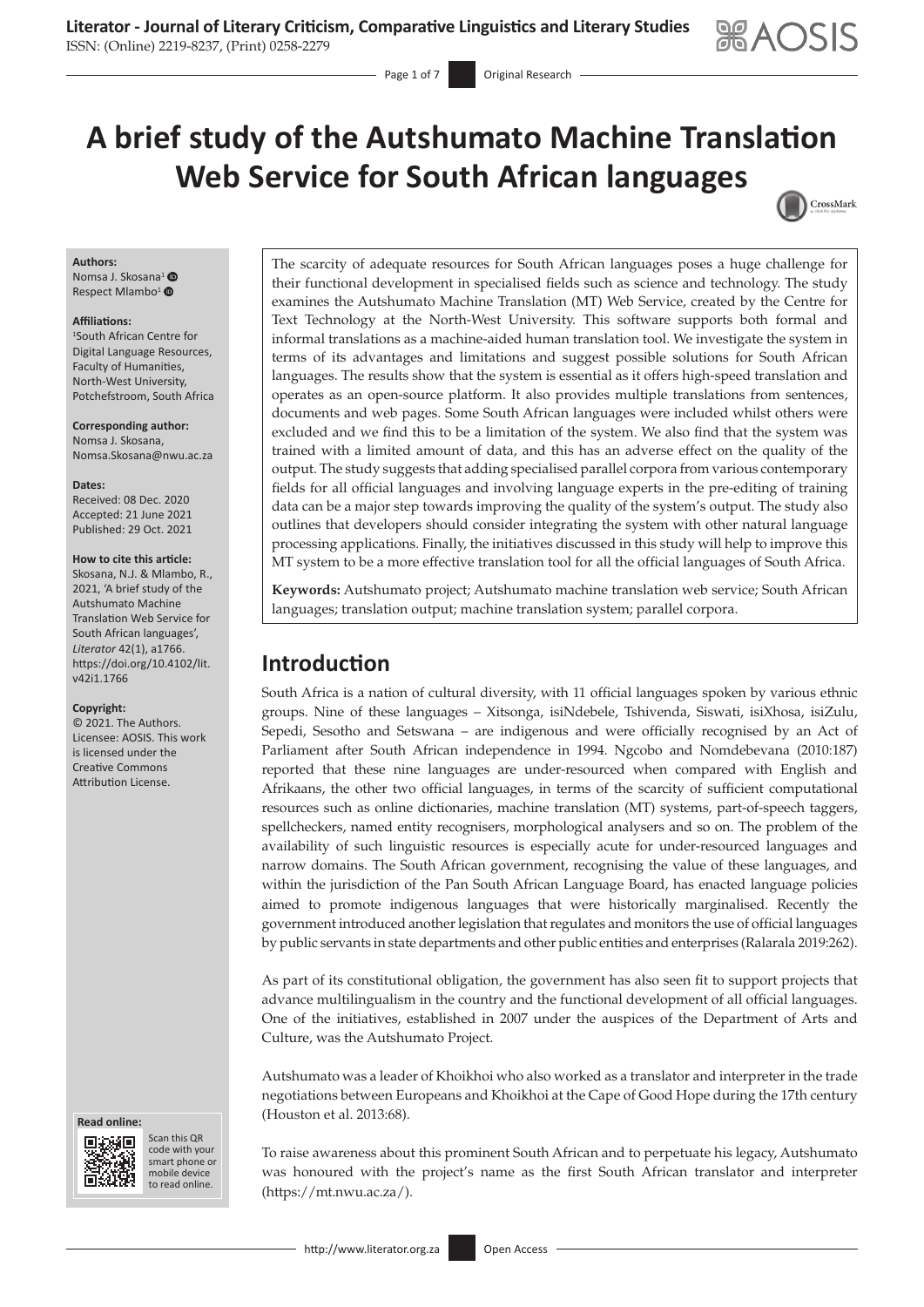The facilities developed in this project include the Autshumato Integrated Translation Environment, the Autshumato Terminology Management System, the Translation Memory and Glossary Integration System, the Autshumato Machine Translation Web Service (MTWS) and various other tools, corpora and resources for South African languages. The website [http://autshumato.sourceforge.](http://autshumato.sourceforge.net/) [net/](http://autshumato.sourceforge.net/) can be viewed for a detailed description of the tools and resources created under this initiative. The ultimate goal of the Autshumato Project is to develop adequate resources and tools for all the official languages through concrete and constructive action in various specialised fields (Groenewald & Fourie 2009:190). One expectation is that it would lead to the use of these languages in modern fields such as science and technology.

The study focusses on the MT system (MTWS) designed for South African languages. It is conducted by reviewing the advantages and limitations. This particular facility was created by the Centre for Text Technology at the North-West University, Potchefstroom. The MTWS was designed to provide human translators and individuals with reliable translations, as it should enable them to communicate with each other without extensive knowledge of each other's languages [\(https://mt.nwu.ac.za/\)](https://mt.nwu.ac.za/). The MTWS functions as a machine-aided human translation (MAHT) tool, which implies that it cooperates with human translators to complete translation tasks. However, as with other MT systems, the MTWS has limitations that can be improved to benefit users.

This study is structured into sections. The information on related work is briefly reviewed in the second section. The advantages of the MTWS are clarified in the third section. The fourth section outlines the limitations of the system. The potential suggested solutions are discussed in the fifth section. A conclusion is provided in the last section.

## **Related work**

The literature reviewed in this section is primarily based on the development and the evaluation of MT systems, with a focus on European and Asian languages as much research has already been carried out in these languages. This section examines studies that discuss MT systems for minor languages and their challenges as resourcescarce languages. The section also explores studies that investigate methods for gathering parallel text to improve the performance of MT systems. The literature reviewed was chosen because it addresses the MT systems issues that are similar to those experienced by South African languages.

Forcada (2006) examined the open-source MT system for minor languages, by reflecting on its effects, opportunities and challenges. In this study, minor languages are those with a small number of speakers, used mainly at home rather than in official documents, having a restricted presence on the internet and lacking standardised writing, reliable spelling systems, linguistic expertise and machine-readable tools

such as linguistic data. The development of open-source MT systems can have a significant influence on minor languages by increasing literacy, affecting standardisation and raising awareness of the language community at large. It can also promote the normality of these languages being used not only in informal settings but also in state departments. In addition, the study indicates that the open-source MT systems will increase the independence, expertise and language resources for minor languages.

Forcada (2006) also showed that open-source MT provides opportunities for the promotion of minor languages, from being almost ignored to becoming recognisable languages. Nonetheless, to capitalise on these opportunities, the minor language users have to face challenges, which include standardisation, neutralising of technophobic attitudes, organising community engagement, and eliciting and simplifying the linguistic knowledge. The modularity and documentation of linguistic data formats were also identified as challenges that minor languages could overcome to build an open-source MT system.

Zakir and Nagoor (2017) conducted a study on various linguistic problems concerning MT systems translating English into Urdu. In this study, they indicate that target users worldwide, including the Urdu community, are using the MT systems to translate different texts. However, achieving better quality output from their MT system has become a real problem, with issues related to word and phrase translations, as well as syntactic and semantic translation. Concerning word translation, Zakir and Nagoor reported that the system cannot translate words with multiple meanings. They then quote the following examples where this challenge was experienced: 'please book my ticket for tomorrow' and 'please buy that book for me'. In the two sentences, the word 'book' was translated as published work even though in the first sentence it was supposed to be used as a verb meaning reserving a seat. With regard to phrase translation, it proved difficult for the Urdu MT system to deal with figurative words that contain hidden meanings.

For syntactic and semantic translation, a problem arises because English and Urdu are structured differently. Syntactically English follows *'*subject–verb–object' word order whilst Urdu uses 'subject–object–verb' sentence structure. The word order difference between the two languages results in a syntactic translation problem. Semantically, Zakir and Nagoor (2017) highlight that the MT system is unable to translate pronoun resolutions. For example, translating a sentence such as 'my son dropped the glass plate and it broke into pieces', the MT system finds it challenging to detect what the pronoun resolution 'it' refers to in such a sentence. To address these problems Zakir and Nagoor propose that adding more parallel corpora from different fields should be considered and prioritised as it will be an essential resource in the improvement of the MT system, and they strongly believe that a large number of additional parallel corpora will provide better solutions.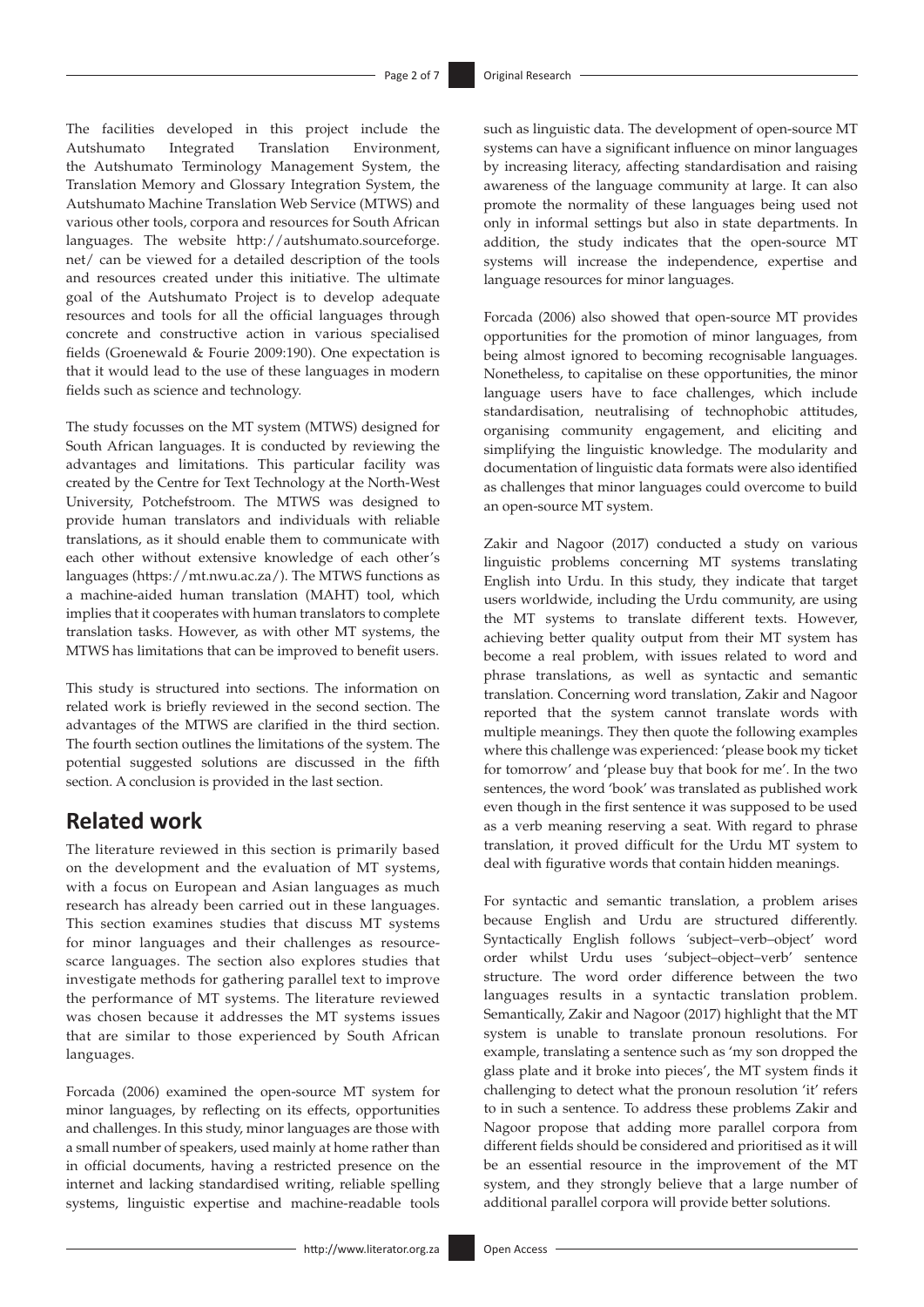Germann (2001) reported on building a statistical machine translation (SMT) system for Tamil, a language spoken mainly in Sri Lanka and India. Here, an effort is needed to build parallel corpora as an essential resource for the construction of an effective MT system. This kind of corpus contains a collection of large texts, where the source texts are paired with their translation in the target texts. Various Tamil online published newspapers and magazines – and the Tamil community at large – were consulted for the dissemination of corpora. The output and performance of the SMT system that was trained using small quantities of parallel corpora were poor, but the addition of a parallel corpus over time increased performance on evaluation tasks such as document retrieval and question-answering on the system. These documents were used as they contained answers to the questions set for doing the pilot run.

Koehn and Knowles (2017) examined general challenges that are experienced in neural machine translation (NMT) and provide the outcomes on how this application is presently maintained in comparison to SMT. The study reveals that, despite its recent triumphs, NMT systems still face a number of challenges. The study finds the following challenges with regard to the NMT systems:

- Neural machine translation systems have a lower-quality output of domain, to the point that they entirely disregard sufficiency in a favour of fluency.
- Neural machine translation systems have a steeper learning curve with respect to the amount of training data, resulting in worse quality in low-resource settings, but better performance in high-resource settings.
- Neural machine translation systems that operate at the sub-word level perform better than SMT systems on lowfrequency words, but still show weakness in translating low-frequency words belonging to highly inflected word categories (e.g. verbs).
- Neural machine translation systems have lower translation quality on long sentences than SMT but do comparably better up to a sentence length of about 60 words.
- The attention model for NMT systems does not always fulfil the role of a word alignment model, but may dramatically diverge.
- In NMT systems, beam search decoding, unlike in SMT systems, only improves translation quality for narrow beams and deteriorates when exposed to larger search spaces.

The study went further to state that the main cause of these challenges is that NMT systems, when faced with situations that differ greatly from the training settings, do not exhibit robust behaviour because of limited exposure to training data. Koehn and Knowles (2017) concluded their study by stating that the potential solution to these challenges of NMT systems may thus lay in a broader training method that goes beyond maximising single-word predictions given precisely matching previous sequences.

Skadina et al. (2012) investigated collecting and using comparable corpora for the construction of an SMT system. In contrast to a parallel corpus, the comparable corpus consists of original texts from different languages, which originate from the same domain. This study was undertaken within the Analysis and evaluation of Comparable Corpora for Under Resourced Areas of machine Translation (ACCURAT) project, which targeted a range of European languages such as Croatian, Estonian, Greek, Latvian, Lithuanian and Romanian. The study presents tools and resources for the collection, evaluation and alignment of comparable texts for the development of an effective SMT system for these languages.

Corpora containing published news articles, interlanguage connections to articles from Wikipedia and corpora covering domain-specific texts were the three primary sources used to collect large quantities of comparable texts. The collected corpora were characterised in terms of three categories of comparability. Firstly, comparable texts were aligned at the word level. Secondly, the strongly comparable corpora, as a corpus that describes the same event or a phenomenon, were aligned at the document level. Thirdly, the weakly comparable corpora, as a corpus which is within the same narrow domain, were only aligned on the corpus level. The conclusion was that all methods implemented to improve the output of the MT system were positive in terms of data collection, comparability of metrics precision and alignment procedures.

To our knowledge, no study has yet embarked on examining the MTWS as a translation tool. This study explores MTWS designed to serve South Africa's official languages, in terms of its advantages and limitations, and possible solutions that will help to improve this MT system to be a more effective translation tool for all the official languages of South Africa.

## **The advantages of the Autshumato machine translation web service**

Machine translation systems are intended to accelerate the rate of translating documents with or without the intervention of human translators. For the translation task to be completed using MTWS, human intervention is required. The advantages of the MTWS are discussed next.

### **High-speed translation**

The MTWS, as a translation tool that works together with human interaction, conducts high-speed translation, maximising the quantity of work translators and users can translate in a limited amount of time. The MTWS was meant to help human translators to speed up both the quantity and the quality of their translated work (Groenewald & Fourie 2009:191). One of the undeniable advantages of MT systems is the remarkably high translation speed that helps to save time by reusing previously translated strings (Muegge 2001:26). Therefore, the high-speed translation of MTWS does not always produce quality translation as it is a MAHT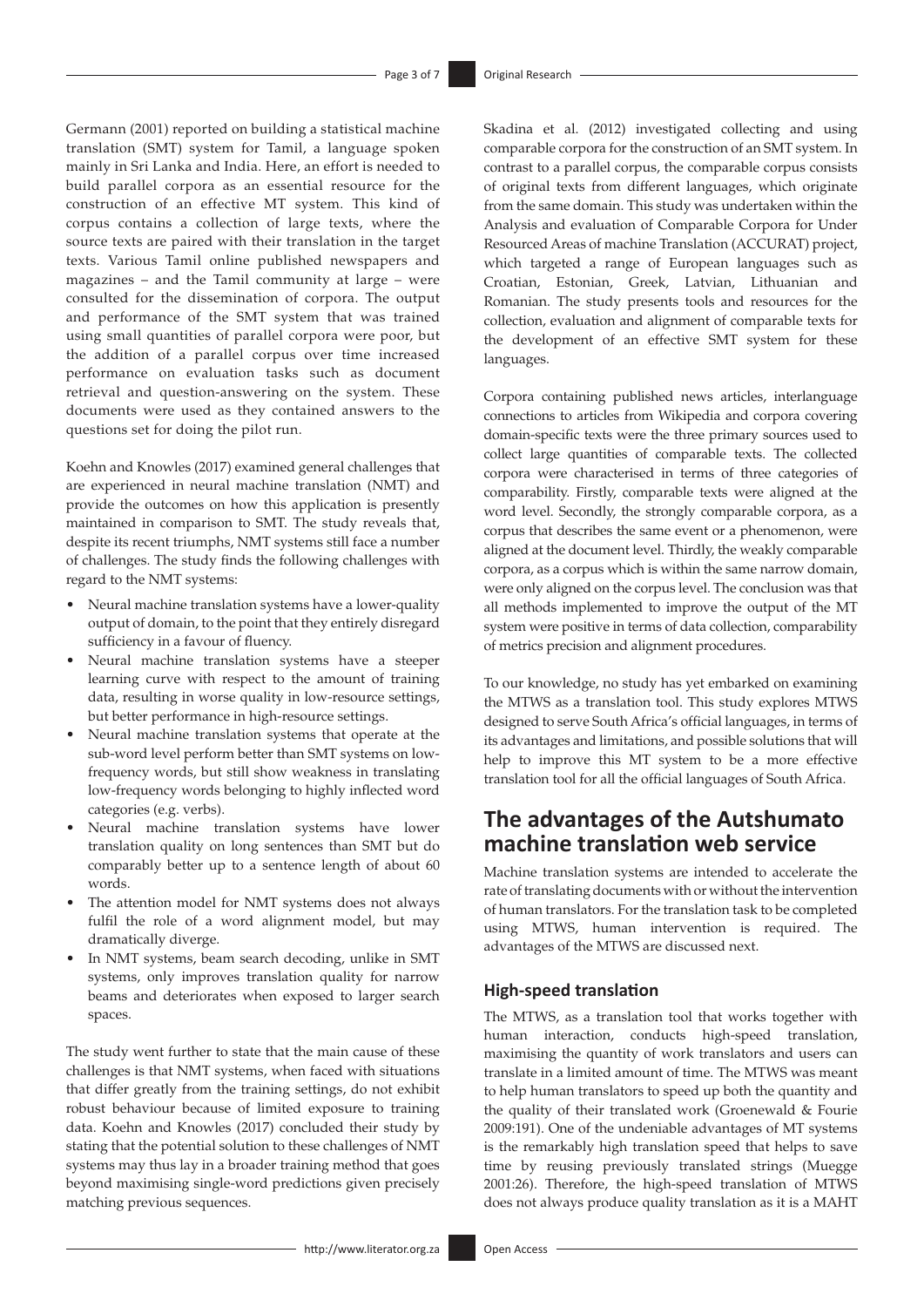tool. As a result, MTWS translated texts must be post-edited before usage.

### **Open-source platform**

Forcada (2006:1) defined an open-source platform as software that may be freely executed, examined, modified, redistributed, improved and released to the public so that the whole community of users benefits. The MTWS is a costeffective open-source translation assisted tool, which can be accessed freely at the South African Centre for Digital Language Resources (SADiLaR) website [\(https://sadilar.](https://sadilar.org/index.php/en/) [org/index.php/en/](https://sadilar.org/index.php/en/)) by the language practice community and other language users with access to the internet, without a subscription. Groenewald and Fourie (2009:191) asserted that as an open-source MAHT tool, the MTWS will benefit not only translators but also the language community at large because the system is freely available online. The only expense that language users may incur is during the postediting process. Furthermore, as an open-source tool, MTWS provides features that allow translators and users to improve translation in situations where the results have not been satisfactory, as well as to offer personal information and qualifications to become reviewers.

### **Multiple translation capacity**

The MTWS is an important translation tool in the context of South African languages because of its capacity to assist language users in the translation of web pages, sentences and documents from one source language (English) into six target languages (Afrikaans, Xitsonga, Setswana, isiZulu, Sesotho and Sepedi). The MTWS includes a translation memory that aids in the storage of translated words, terms and segments with their matching source words, phrases and segments for future translation (Nemutamvuni 2018:51). Machine translation systems do not get tired or distracted. They reliably parse and translate every sentence in source documents into the target language (Muegge 2001:26). However, even in this situation, post-editing is advisable when users employ MTWS's ability to translate web pages, phrases and documents to improve translation quality.

### **Limitations**

The ability to advance the status and encourage the fair use of all South African languages in various fields requires the existence of relevant resources such as online translation tools (Mlambo, Skosana & Matfunjwa 2021:82). However, such resources and particularly MTWS have limitations, which are discussed and reviewed below.

### **Exclusion of other languages**

The MTWS developers have treated South African languages unequally. The system recognises English as the only source language and the other six languages as target languages out of the 11 official languages of South Africa. As already stated, MTWS only translates from English into Xitsonga, isiZulu, Sesotho, Sepedi, Setswana and Afrikaans. The problem with English being used as a primary language in this tool is that the remaining official languages are still neglected in the government domain (Groenewald & Fourie 2009:190). Other languages such as Tshivenda, isiXhosa, Siswati and isiNdebele have not been incorporated into the system. The developers adopted a phased approach in the selection of languages based on the availability of training data. Groenewald and Fourie (2009:196) stated that the most difficult issue that MTWS developers face is that these languages are resource-scarce, and the development of MT systems requires a large number of parallel corpora.

Hence, one of the primary objectives of creating MTWS was to promote multilingualism and access to information to all South Africans (Nemutamvuni 2018:50). However, the inability to incorporate other official languages as source languages, as well as the exclusion of other languages, has hampered the advancement of multilingualism amongst South Africans. As a result, this exclusion of other languages deepens the inequalities for these languages and their speakers.

### **Training data**

Mandal et al. (2008:1) observed that the output of any MT system relies heavily on the availability of parallel training data in terms of quality and size. In support, Bakaric and Pacelat (2019:11) stated that the collection and preparation of parallel corpora influence the performance of MT systems, as they depend on the quantity and quality of the parallel training data. The MTWS was trained using the Autshumato parallel corpora for selected languages. The corpora used were based on documents from the South African government domain, which were collected from government databases (<http://autshumato.sourceforge.net/>). Although part of the data acquired was parallel, not all the data gathered were available in all languages (Eiselen & Puttkammer 2014:3699), as the data were later translated into various selected South African languages. The corpora were created as part of the Autshumato initiative, which seeks to provide access to data sets to assist in the development of open-source translation technologies for all the South African languages ([http://mt.](http://mt.nwu.ac.za/#) [nwu.ac.za/#\)](http://mt.nwu.ac.za/#).

According to Van Zaanen et al. (2020) the amount of data used to train all the language resources of the Autshumato Project facilities including MTWS was limited. Owing to the limited amount of training data, the quality output of the MTWS is relatively low, particularly if the source text is beyond the scope of training data. See the translation of an article published by Sowetanlive on 17 November 2020, entitled 'Zuma waits to hear outcome of Zondo recusal application' (Table 1).

From Table 1, the translation is not up to standard as some of the words are not translated into the target language, but have been kept in the original language: words such as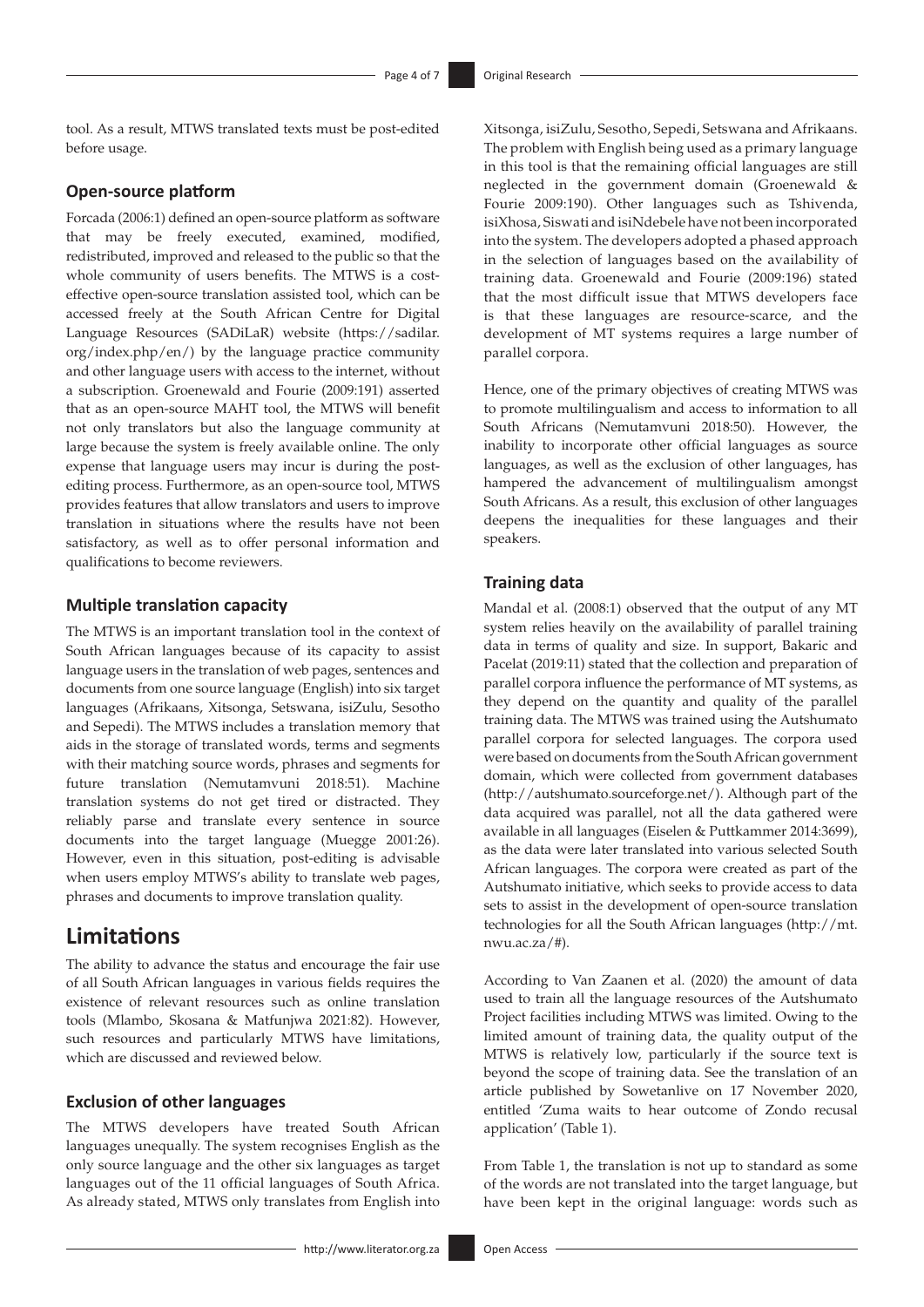**TABLE 1:** A source text (English) and its translation in isiZulu from machine translation web service.

| English                                 | IsiZulu                                                                            |
|-----------------------------------------|------------------------------------------------------------------------------------|
| Zuma waits to hear outcome of Zondo     | UZuma Bekela ukuzwa umphumela                                                      |
| recusal application.                    | Zondo sokuhoxisa isicelo.                                                          |
| Former president Jacob Zuma has         | UJacob Zuma, owayengumongameli                                                     |
| arrived at the Zondo commission of      | wafika Zondo ikhomishani yophenyo                                                  |
| inguiry into state capture where a      | umbuso wokubamba lapho ukunguma                                                    |
| ruling on his application for the       | uma isicelo ukuphenya's usihlalo nephini                                           |
| inquiry's chairperson deputy chief      | lejaji uRaymond Zondo kufanele azihoxise                                           |
| justice Raymond Zondo to recuse         | yena ugobo lwakhe ophenyweni                                                       |
| himself is expected.                    | kulindelwe.                                                                        |
| Zuma's legal representative advocate    | UZuma's Legal isithunywa u-Advocate                                                |
| Muzi Sikhakhane on Monday argued        | Muzi Sikhakhane ngoMsombuluko                                                      |
| that Zondo's comments during and        | Sikhulumile Zondo ukuphawula komngani                                              |
| after the testimony of some witnesses   | ngesikhathi; abanye ofakazi bese into the                                          |
| fed into the narrative that Zuma is the | narrative ukuthi Zuma, uyena o ba izwe                                             |
| man who destroyed our country.          | lethu.                                                                             |
| According to Sikhakhane, the inquiry's  | Ngokuya Sikhakhane, ukuphenya's                                                    |
| selection of witnesses was also a cause | nezithombe ofakazi futhi indaba edinga                                             |
| for concern for Zuma.                   | umnako for Zuma.                                                                   |
|                                         | Source: Mahlangu L. 2020. 'Zuma waits to hear outcome of Zondo recusal annication' |

*Source*: Mahlangu, I., 2020, 'Zuma waits to hear outcome of Zondo recusal application', Sowetanlive, November 17, viewed 18 November 2020, from [https://www.sowetanlive.](https://www.sowetanlive.co.za/news/south-africa/2020-11-17-zuma-waits-to-hear-outcome-of-zondo-recusal-application/) [co.za/news/south-africa/2020-11-17-zuma-waits-to-hear-outcome-of-zondo-recusal](https://www.sowetanlive.co.za/news/south-africa/2020-11-17-zuma-waits-to-hear-outcome-of-zondo-recusal-application/)[application/](https://www.sowetanlive.co.za/news/south-africa/2020-11-17-zuma-waits-to-hear-outcome-of-zondo-recusal-application/)

'legal', 'advocate', 'into the narrative' and 'for' have been retained as they are in translation. The MTWS was unable to translate the quoted words from the original text. Such inabilities and other translation errors are experienced as it is extremely difficult for MTWS to provide context-sensitive translation (<http://autshumato.sourceforge.net/>). Hence, the development of effective MT systems for all languages requires quality training data from different spheres (Doğru, Martín & Aguilar-Amat 2018:12). Such data are most likely to contain a variety of words used in different contexts and that will enable the MT systems in general and MTWS in particular to deliver high-quality output.

In the first sentence, the source sentence reads, 'Zuma waits to hear outcome of Zondo recusal application', and the translated target text reads, '*UZuma Bekela ukuzwa umphumela Zondo sokuhoxisa isicelo*'. The target language seems to have been translated correctly but the incorrect use of the capital letter 'B' in the word '*Bekela*' shows the capitalisation shortcomings of the system. The whole sentence in the target language is also syntactically incorrect, as the system translated it from the source language using a word-to-word strategy without rephrasing it to conform to the norms of the target language. This issue may be caused by the fact that isiZulu is a morphologically rich language with a conjunctive writing system, which will likely pose significant challenges in the development of MT systems (Van Huyssteen & Griesel 2016:332). In this case, human intervention for post-editing was needed for the sentence to be arranged correctly as '*UZuma ulindele ukuzwa umphumela kaZondo wesicelo sokuhoxisa*'.

The second sentence, that reads as:

Former president Jacob Zuma has arrived at the Zondo commission of inquiry into state capture where a ruling on his application for the inquiry's chairperson deputy chief justice Raymond Zondo to recuse himself is expected.

was translated into the target language as '*UJacob Zuma, owayengumongameli wafika Zondo ikhomishani yophenyo umbuso wokubamba lapho ukunquma uma isicelo ukuphenya's usihlalo* 

*nephini lejaji uRaymond Zondo kufanele azihoxise yena uqobo lwakhe ophenyweni kulindelwe*'. In this translation, the meaning was lost because of the omission and incorrect use of conjunctions. To detect these inconsistencies, the direct back translation would read as:

Jacob Zuma, the former president arrived Zondo the commission of inquiry the state capture where a ruling for application for the inquiry's chairperson and the deputy chief justice Raymond Zondo is expected to recuse himself.

When compared with the source text, the back translation indicates that conjunctions such as 'has' and 'at the' were omitted, whilst conjunctions such as 'into', 'on' and 'and' were improperly used. Therefore, the omission and incorrect use of these conjunctions in the target language resulted in the loss of meaning in the translation.

The third sentence in the source language that reads as:

Zuma's legal representative advocate Muzi Sikhakhane on Monday argued that Zondo's comments during and after the testimony of some witnesses fed into the narrative that Zuma is the man who destroyed our country.

was translated as '*UZuma's Legal isithunywa u-Advocate Muzi Sikhakhane ngoMsombuluko Sikhulumile Zondo ukuphawula komngani ngesikhathi; abanye ofakazi bese into the narrative ukuthi Zuma, uyena o ba izwe lethu*' in the target language. The word 'representative' in the source language, in this case, means the legal representative and also has multiple meanings outside this context, hence in the target language it was translated as '*isithunywa*' meaning the messenger, which is not what is meant in the source language.

The same sentence mentioned here also contains spelling errors and/or unreadable words such as '*o ba*', which does not have a meaning in the target language. The final translated sentence in the target language, '*Ngokuya Sikhakhane, ukuphenya's nezithombe ofakazi futhi indaba edinga umnako for Zuma*', also has a few challenges as the source text reads as 'According to Sikhakhane, the inquiry's selection of witnesses was also a cause for concern for Zuma'. The incorrect use of words and punctuation symbols such as the apostrophe in the word '*ukuphenya's*' in the target language makes the whole paragraph lose its meaning. The translation errors discussed show the greatest limitation of MTWS, that it cannot relate words to the context, particularly those with multiple meanings because those words must be linked to the context to better establish their true meaning.

## **Possible solutions**

Although some of the South African languages are underresourced, it does not mean that nothing can be carried out to help improve the resources that were built to cater for them. This section discusses a few solutions suggested, which could further improve the MTWS's effectiveness.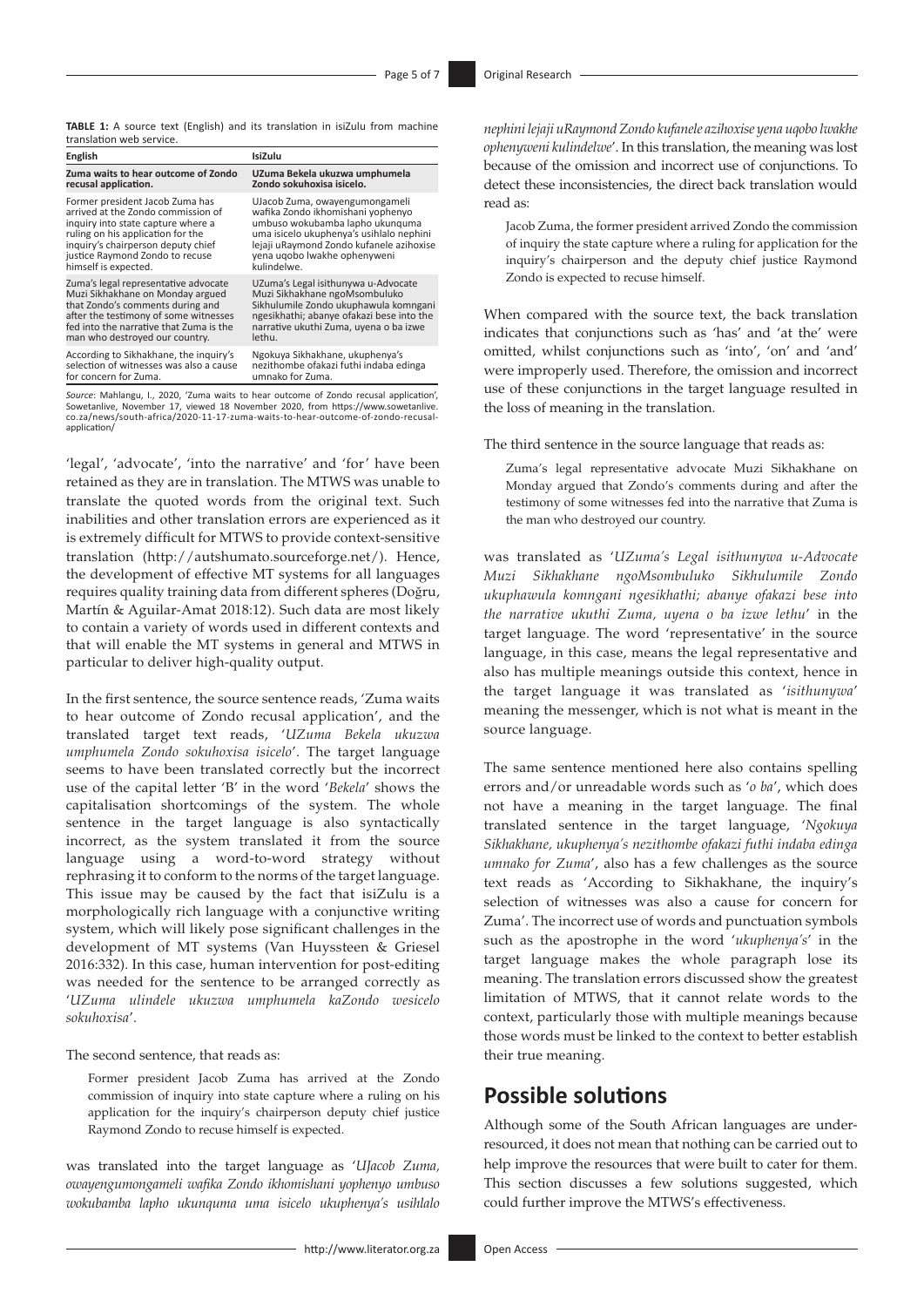### **Addition of data**

To enhance the quality output of an MT system, highquality training data are required. Megyesi, Hein and Johanson (2006:2130) stated that parallel corpora are an essential resource for developing NLP applications such as MT systems. As stated, the output of MTWS is fairly poor owing to the limited amount of data used to train it. Several studies such as those of Germann (2001), Skadina et al. (2012), Zakir and Nagoor (2017) and Koehn and Knowles (2017) have demonstrated the validity of using parallel corpora from various fields to improve the quality output of MT systems. To improve the MTWS, high-quality parallel training corpora from various contemporary fields should also be added for all the South African official languages. As Lü, Huang and Liu (2007) pointed out:

[*T*]he more parallel data is used to estimate the parameters of the MT model, the better it can approximate the true translation probabilities, which will lead to a higher translation performance. (p. 343)

Typically, the addition of new parallel corpora from various contemporary fields to MTWS could play a significant role in improving the quality output. Unfortunately, unlike monolingual corpora, parallel corpora are scarce resources in the context of South African languages. However, to address this challenge of scarce resource, the MTWS developers should consider cooperating with different language sectors that mainly deal with translation, such as lexicography units, private translation agencies, university translation departments, language standardisation sectors and state departments to share their parallel corpora. The MTWS as an open-source platform can be accessed freely online; therefore, to overcome this scarcity of parallel corpora, the developers should explain to these sectors how they will benefit from sharing their data.

### **Language specialists' involvement**

The involvement of linguists as language experts in the development of MT systems can also play a major role in addressing some of the language-related shortcomings that inhibit the machine translator's output quality. Rohrer (1986:353) made an observation that MT initiatives are mostly driven by computer scientists who have neglected the complexities of natural language and this leads to MT systems' difficulties in producing highquality output. The MTWS is also characterised by providing inaccurate words, spelling, tenses, sentence structuring and other language deficiencies. Some of these shortcomings can be overcome by including language experts in the development and the pre-editing of training data. Rohrer (1986:354) proposed that linguists and computer scientists must collaborate to address some of the language-related difficulties, where linguists compose their linguistic texts to be used as training data in a formalism that meets the standards of a decent programming language. Furthermore, Muegge (2001:27) highlighted that linguists should be allowed to pre-edit training resources to eliminate translation and linguistic errors in MT systems. The collaborative efforts between language experts and computer scientists will lead to an effective MT system for South African languages.

### **Integration of tools**

The human language technology (HLT) industry in South Africa has been one of the key contributors in addressing some of the needs required to bridge the gap that exists in resourcescarce languages, even though the HLT industry for South African languages is still relatively new. The industry consists of a few NLP applications such as tokeniser, sentence separator, phrase chunker, part of speech tagger, named entity recogniser, language identifier, optical character recognition and spelling checker for all official languages (Van Huyssteen & Griesel 2016:329). These resources are freely accessible at the SADiLaR's website (https://sadilar. org/index.php/en/). The integration of such applications with MTWS can help to overcome some of the language-related issues associated with the current version of MTWS. According to Van Huyssteen and Griesel (2016:329), integrating spelling checkers and MTWS can enhance the system's translation quality output, particularly for conjunctive languages, by offering spelling variants and/or validating the correctness generated from sentence constructions.

## **Conclusion**

In this study, we reviewed MTWS as an online translation tool for South African languages and highlighted its advantages and limitations and possible improvement solutions. We established that MTWS has the advantage of being an opensource platform, performing high-speed translation and multiple translations from web pages, sentences and documents from English into selected languages. As a freely accessible MAHT tool, MTWS can be used by human translators to maximise and execute translation tasks efficiently and successfully. However, these advantages have resulted in limitations faced by the users. Of South Africa's 11 official languages, only seven have been included in the development of this system. The MTWS only performs translations from English into six target languages (Xitsonga, isiZulu, Sesotho, Sepedi, Setswana and Afrikaans). As a result of a lack of training data, other languages such as Tshivenda, isiXhosa, Siswati and isiNdebele have not been incorporated into the system. The study also found that MTWS cannot relate words to the context, particularly those with multiple meanings because the system was trained with a limited amount of data and this has an adverse effect on the quality of the output.

Therefore, improvements such as adding various specialised quality parallel corpora – and involving language specialists in the development and pre-editing of training data – could